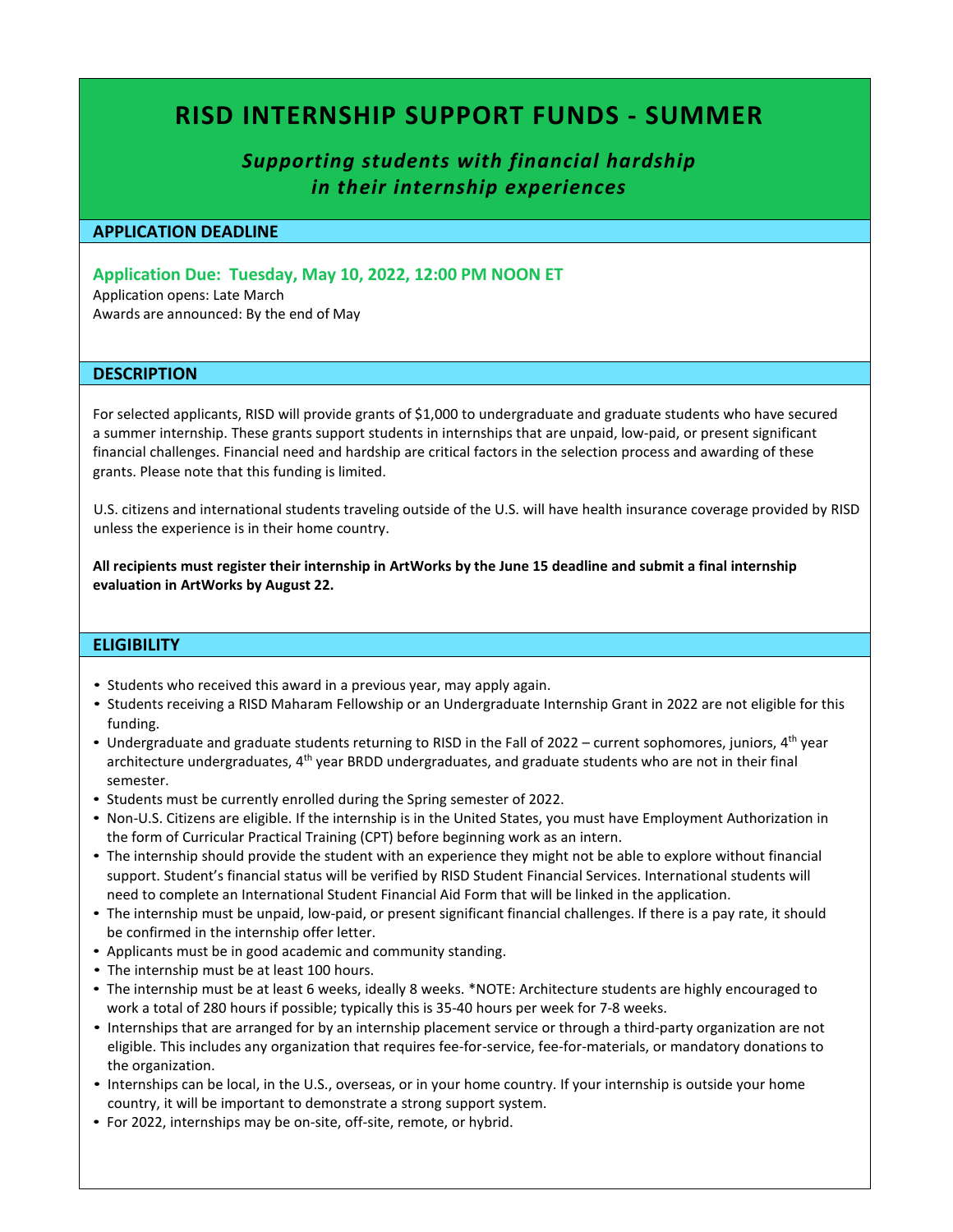## **SELECTION CRITERIA**

#### **APPLICATION MATERIALS**

- Application materials must be complete by the due date.
- All requirements must be met and instructions followed.
- Emphasis is on quality and presentation of materials. Attachments must be formatted neatly and scanned documents must be legible.
- Responses address the questions asked and are clear, concise, and comprehensive.

#### **FINANCIAL NEED**

- Financial need is a critical factor in the selection process.
- Priority is given to internships that are unpaid, low-paid, or present significant financial challenges.

#### **STUDENT READINESS**

- Student articulates a solid understanding of and interest in the proposed internship site.
- Student demonstrates the ability to be successful and shows interest in being challenged in new ways.
- Student demonstrates initiative, creativity, and maturity.

#### **STRENGTH AND FIT OF INTERNSHIP SITE**

- Organization is prepared and qualified to create a learning environment and provide appropriate supervision.
- Organization acknowledges an understanding of the student's interests.
- Student has a voice in their work and contributes meaningfully to tasks arranged by the organization.

#### **ACTIVITIES & GOALS**

- Activities and responsibilities are clearly described.
- Goals are articulated and achievable.
- The opportunity will have an impact on the student and further their work.
- The internship provides a professional opportunity that complements their RISD coursework.
- Activities should be feasible in at least 6 weeks, ideally 8 weeks, and for a minimum of 100 hours. \* NOTE: Architecture students are highly encouraged to work a total of 280 hours if possible; typically this is 35-40 hours per week for 7-8 weeks.

#### **REMOTE INTERNSHIP EXPERIENCES**

• Remote internship experiences should adhere to RISD's 'Guidelines for Remote Internships' <https://careercenter.risd.edu/guidelines-remote-internships>

## **APPLICATION PROCESS & COMPONENTS**

#### **All items are submitted as PDF uploads to the online application.**

- Students must fill out and submit the RISD Application online by the deadline. The link to the online application can be found at <https://careercenter.risd.edu/risd-managed-grants>The application components are:
	- $\triangleright$  APPLICANT PERSONAL AND ACADEMIC INFORMATION
	- $\triangleright$  INTERNSHIP INFORMATION
	- $\triangleright$  RESPONSES to the following in 1 PDF. Please include the question text as headers before your responses, and use 1 inch margins, Times New Roman 12-point font, and single spaced rows:
		- ESSAY 1) What is the name, location, mission, and services of the organization? And, why are you interested in an internship at this particular organization? (300 word max)
		- ESSAY 2) What is the start and ending dates of the internship and what will be your main activities and responsibilities during the experience? (300 word max)